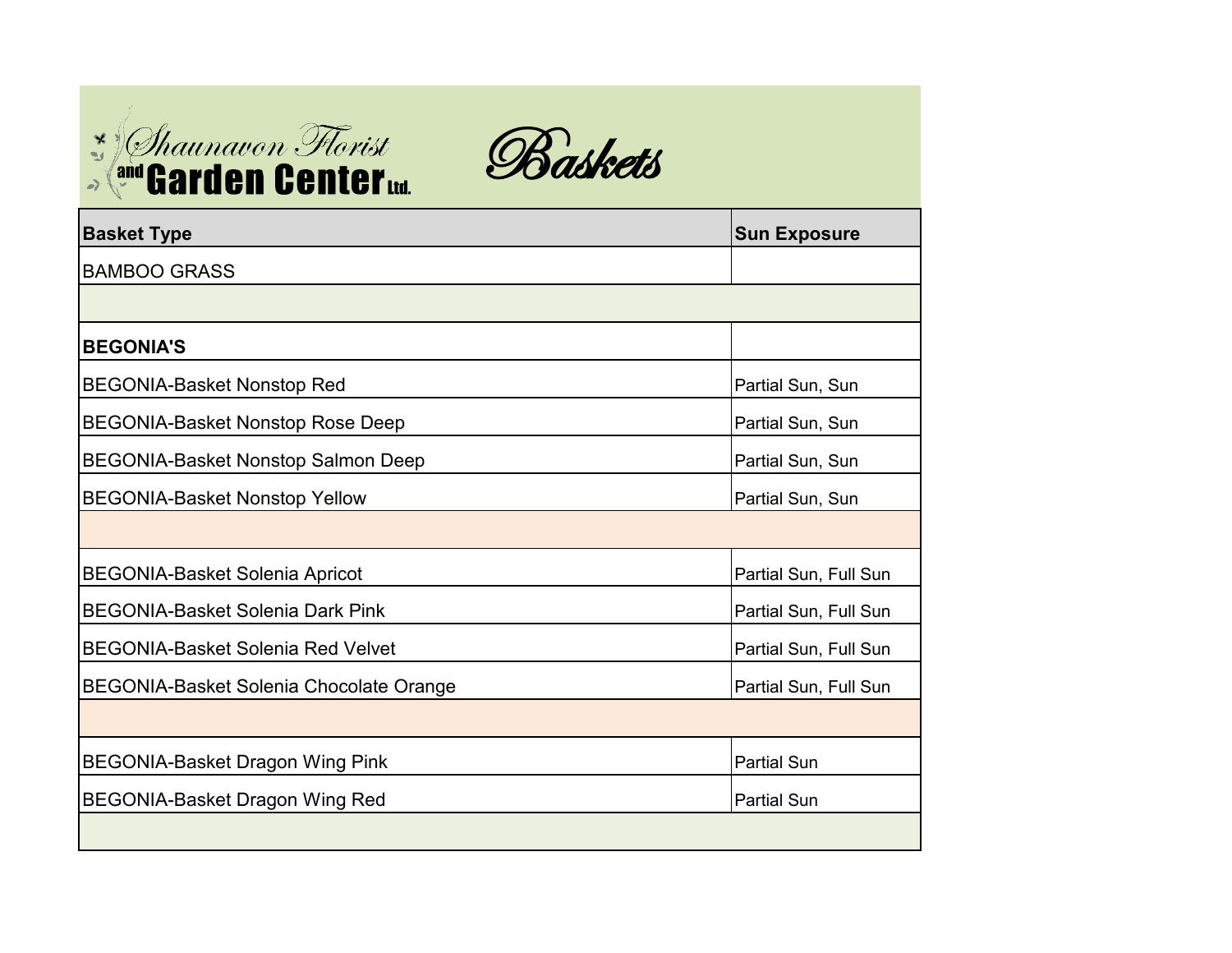| <b>FUSHIA</b>                                                           |                       |
|-------------------------------------------------------------------------|-----------------------|
| <b>FUSHIA-Basket Bellinto Red &amp; Blue</b>                            | <b>Full Sun</b>       |
| <b>FUSHIA-Basket Bellinto Red &amp; White</b>                           | <b>Full Sun</b>       |
|                                                                         |                       |
| <b>GERANIUM</b>                                                         |                       |
| <b>GERANIUM-Basket Sarita Dark Red</b>                                  | Full Sun, Partial Sun |
| <b>GERANIUM-Basket Sarita Neon Sizzle</b>                               | Full Sun, Partial Sun |
| <b>GERANIUM-Basket Sarita Wild Salmon</b>                               | Full Sun, Partial Sun |
|                                                                         |                       |
| <b>MILLION BELLS (Calibrachoa) 10"</b>                                  |                       |
| MILLION BELLS (Calibrachoa) 10" Basket-Confetti Hawaiian Volcano (star) | <b>Full Sun</b>       |
| MILLION BELLS (Calibrachoa) 10" Basket-Confetti Hawaiian Hula Lilli     | <b>Full Sun</b>       |
| MILLION BELLS (Calibrachoa) 10" Basket-Confetti Hawaiian Summer         | <b>Full Sun</b>       |
| MILLION BELLS (Calibrachoa) 10" Basket-Confetti Hawaiian Kona Flamingo  | <b>Full Sun</b>       |
| MILLION BELLS (Calibrachoa) 10" Basket-Confetti Hawaiian Pink Fusion    | <b>Full Sun</b>       |
| <b>MILLION BELLS (Calibrachoa) 6"</b>                                   |                       |
| MILLION BELLS (Calibrachoa) 6" Basket-Confetti Hawaiian Mahalo          | <b>Full Sun</b>       |
| MILLION BELLS (Calibrachoa) 6" Basket-Confetti Hawaiian Luau            | <b>Full Sun</b>       |
| MILLION BELLS (Calibrachoa) 6" Basket-Confetti Hawaiian Hilo            | <b>Full Sun</b>       |
| MILLION BELLS (Calibrachoa) 6" Basket-Confetti Hawaiian Summer          | <b>Full Sun</b>       |